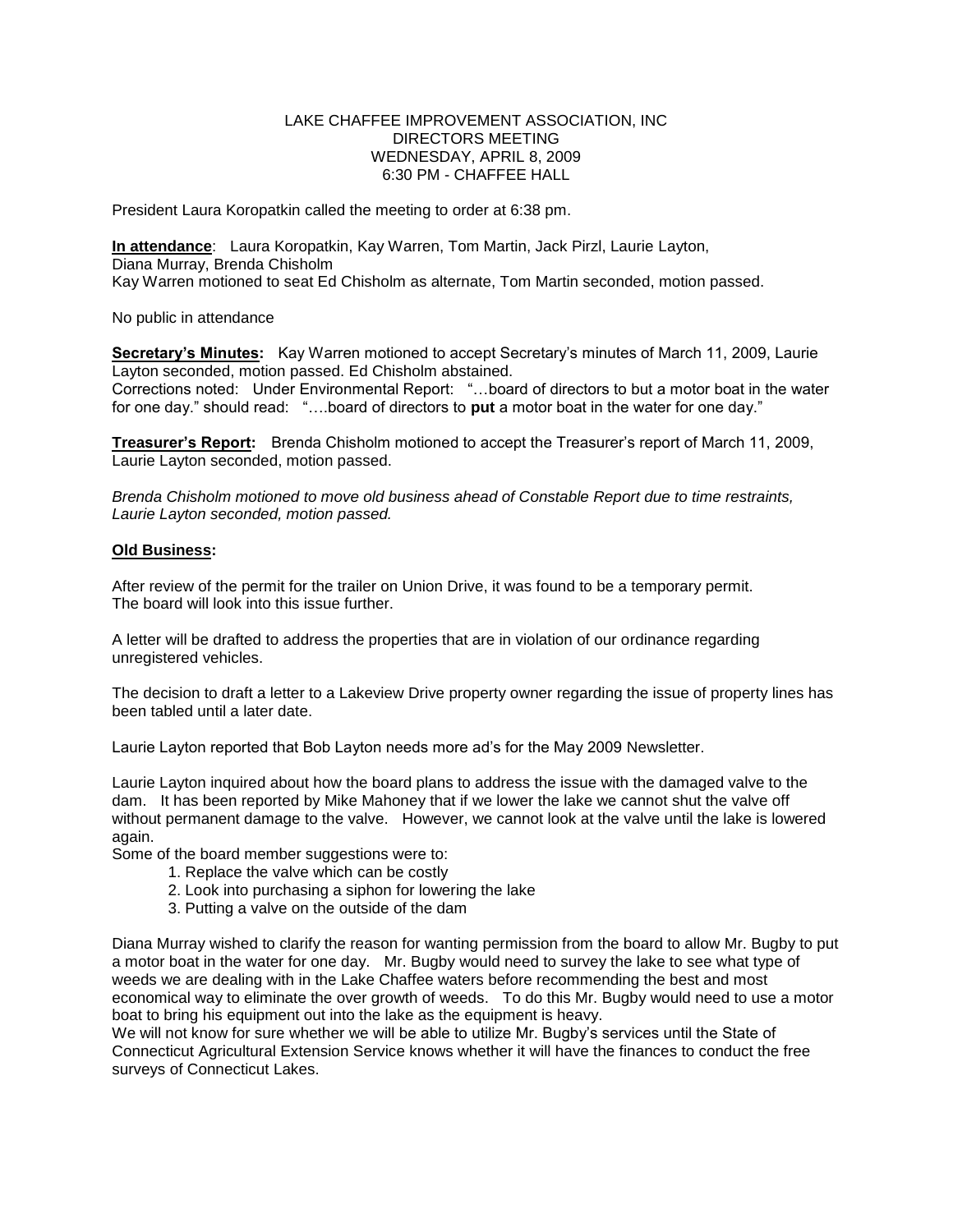Kay Warren motioned to allow Greg Bugby of the State of Connecticut Agricultural Extension Service and his team permission to put a motor boat in the waters of Lake Chaffee for one day to conduct a weed survey. Brenda Chisholm seconded; motion passed.

Constable Report: All has been very quiet

Road Report: Laura reported that grading and aggregate will begin on dirt roads in April/May, weather permitting.

Bingo Jack reported that we had a very good month for bingo. The deposit for the month was \$1214.25! On Saturday April 4, there were 49 people in attendance.

Volunteers are still needed for bingo floor workers. Brenda Chisholm will contact Smitty's for permission to post a sign looking for volunteers. Kay Warren will also post a sign at Bingo; Bob Layton will post notification on the LCIA website. Anybody who wishes to volunteer can contact Kay Warren @ 487-3744.

Diana Murray motioned to hang a plaque in honor of Dot Borst on the wall of honor at the Lake Chaffee Hall, Ed Chisholm seconded, motion passed.

Dot Borst donated her time and effort to provide baked goods for bingo since 1977.

Kay would like to thank Gerry Dufresne and Brenda Chisholm for filling in for bingo when we did not have a floor worker available.

Kitchen Report: Kay reported the pot luck supper held in March was a success

We are still in need of kitchen workers to go through the training with Kay. The training takes approximately 2 hours to complete. Kitchen help is needed Saturdays between 4:00 pm and approximately 8:00 pm.

Bearch Report: We need volunteers to rake the main beach. Volunteers can rake at their convenience, notice is not necessary. Leaf blowers can be used as well. The ladder to the raft is missing, if anyone has any information please contact Brenda Chisholm @ 487-0948. The porta-potty should be installed just before Memorial Day

**Environmental Report:** Nothing new to report

**Fundraiser Report:** Nothing to report

Correspondence: A letter of resignation was received by Debbie Coulombe. Debbie apologized in her letter for not being able to fulfill her commitment as an alternate director. Kay Warren motioned to accept the resignation of Debbie Coulombe, Gerry Dufrense seconded, motion passed.

A letter from Wilson' Roofing Company was received and read regarding an estimate for roof repairs. This issue will be tabled until we receive more estimates for review.